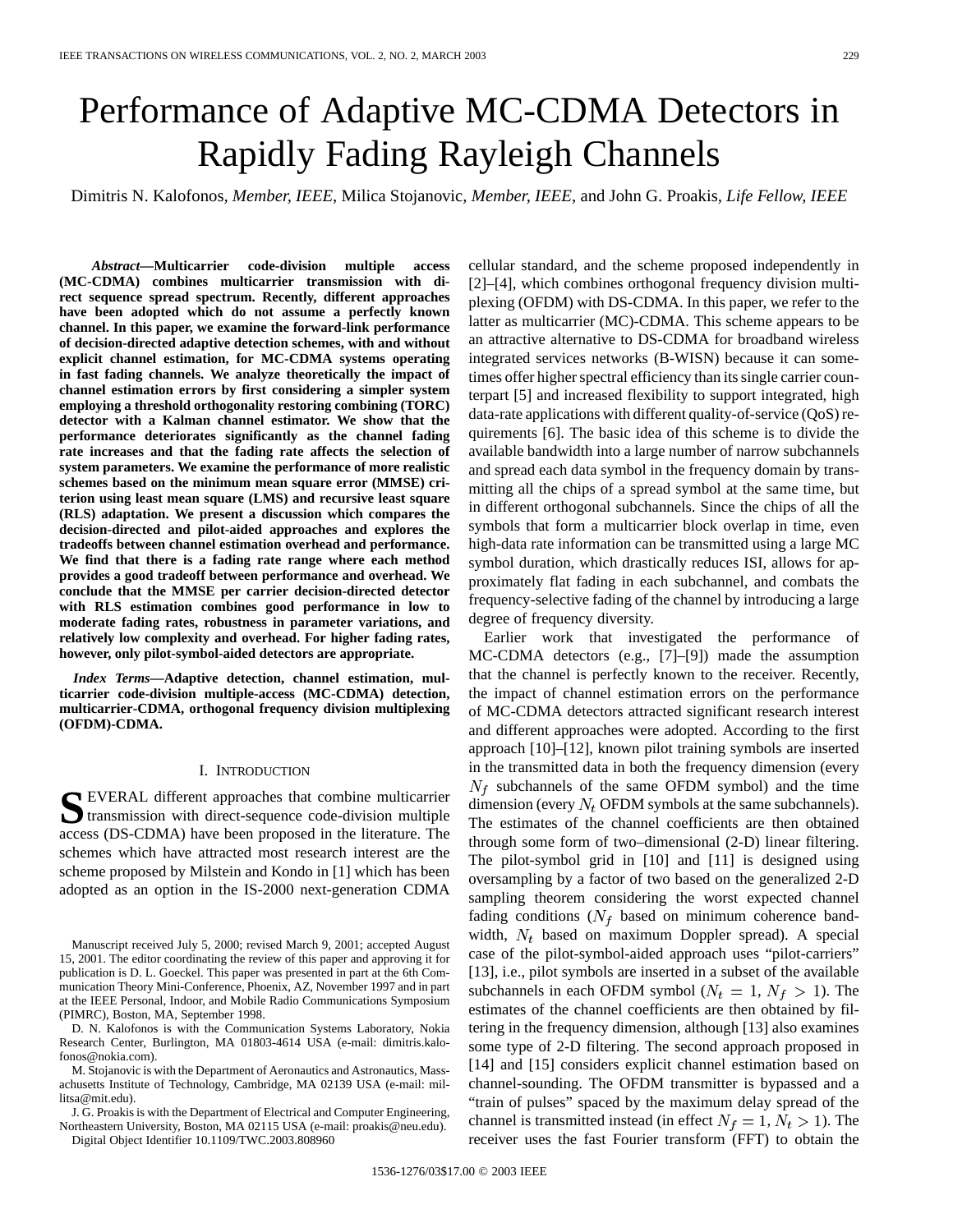estimates of the channel coefficients, which are then used (or their linearly interpolated values) in the detection of data until a new snapshot of the channel is captured. Finally, our approach, introduced in part in [16], is to consider decision-directed, adaptive MC-CDMA detectors. This approach includes a new type of MC-CDMA detectors using explicit decision-directed channel estimation. It also includes decision-directed MC-CDMA detectors without explicit channel estimation. An example of the latter type is a form of the decision-directed minimum mean square error (MMSE) detector based on least mean square (LMS) adaptation which was proposed in [3] and whose transient performance and convergence in a static channel were examined in [17].

The motivation of this paper is to present a comprehensive examination of different decision-directed adaptive MC-CDMA detectors with and without explicit channel estimation and to analyze their performance under different fading rate scenarios; furthermore, to compare the decision-directed and pilot-aided approaches and explore the tradeoffs between channel estimation overhead and performance. Note that, as opposed to the pilot-symbol-aided and channel-sounding approaches, the decision-directed detectors do not require overhead symbols to be regularly inserted in the transmitted data, although in a practical system an initial training sequence and occasional retraining when there is a disruption in the channel are necessary before switching to the decision-directed mode. We start our investigation by performing a theoretical analysis that demonstrates the mechanism through which the channel estimation process affects the performance of adaptive MC-CDMA detectors operating in multipath, fast fading, Rayleigh channels. For this purpose we consider a simple detector, termed threshold orthogonality restoring combining (TORC) detector, and we make the simplifying assumption that the channel is described by a Gauss–Markov state–space model, whose parameters are known. The receiver uses the Kalman filter, which is the MMSE estimator for the channel described by the above model, to track the complex channel coefficients. We expand our investigation by considering the more realistic case in which the parameters of the channel model are not known and we examine the performance of more practical, although more complex, detectors based on the MMSE criterion. More specifically, we examine the performance of two forms of the MMSE detector, which were proposed in [3] as MMSE per user and MMSE per carrier, and we consider adaptive schemes with explicit channel estimation using the LMS and recursive least square (RLS) algorithms, which are compared with the optimal Kalman filter. We also consider adaptive MMSE detectors using the LMS and RLS algorithms without explicit channel estimation, and we compare them to the forms employing channel estimation. Finally, we present a discussion which compares the decision-directed and pilot-aided approaches.

This paper is organized as follows. In Section II, a description of the channel model, of the MC-CDMA transmitter and receiver structure, and of the decision-directed channel estimation process is given. In Section III, the TORC detector is introduced and a closed-form expression of its performance is derived. In Section IV, adaptive detectors based on the MMSE criterion are introduced. In Section V, numerical and simulation results on the performance of the adaptive MC-CDMA detectors are presented and comparisons are performed, and in Section VI, we summarize our conclusions.

# II. SYSTEM DESCRIPTION

We consider a multiple access system where  $N_u$  users are transmitting simultaneously in a synchronous manner using Walsh–Hadamard orthogonal codes of length  $N_s$ . Therefore, up to  $N_s$  users can transmit at the same time. The system corresponds to the forward-link (downlink) from the base station to the users. The *th MC block symbol (of duration*  $(T_b)$  for user i is formed by taking  $\mu$  symbols  $b_i^1(n), \ldots, b_i^{\mu}(n)$ in parallel, spreading them with the user's spreading sequence  $\mathbf{c}_i = [c_{1,i} \dots c_{N_s,i}]^T$ ,  $c_{j,i} = \pm 1$ , performing frequency interleaving, and placing the resulting  $u_i^1(n), \ldots, u_i^{uN_s}(n)$ chips into the  $N > \mu N_s$  available subchannels, each having width  $\Delta f = 1/T_b$ , by using an inverse fast Fourier transform (IFFT) of size  $N$ . In practice,  $N$  is larger than the number of subchannels  $\mu N_s$  required for the tranmission of the data in order to avoid frequency aliasing after sampling at the receiver. For that reason, the data vector at the input of the IFFT is padded with zeros at its edges so that the  $(N - \mu N_s)$ unmodulated carriers are split in both sides of the useful spectrum. The function of the identical frequency interleavers is to ensure that the  $N_s$  chips corresponding to each of the  $\mu$  symbols are transmitted over approximately independently faded subchannels. This is possible only if  $\mu/T_b$  is larger than the coherence bandwidth  $(\Delta f)_c \approx 1/T_m$  of the channel. After performing a parallel to serial conversion, a guard interval is added in the form of a cyclic prefix, and the signals of all the users are added and transmitted through the channel. The block diagram of the transmitter is depicted in Fig. 1. In the rest of this paper, for simplicity of notation, we concentrate only on one of the  $\mu$  symbols each user transmits and the corresponding  $N_s$  subchannels and we drop or modify the indices where  $\mu$  appears, while keeping in mind that the frequency-interleaving function still exists. Also, we will consider binary symbols  $b_k(n) = \pm 1, k = 1, \ldots, N_u$  forming the data vector  $\mathbf{b}(n) = [b_1(n), \dots, b_{N_n}(n)]^T$ , where *n* is the time index denoting the *th symbol interval. The transmitted signal during* the *th MC block symbol period can be approximately written* as follows:

$$
s(t) = \sum_{k=1}^{N_u} \sum_{l=1}^{N_s} \sqrt{E_c} c_{l,k} b_k(n) e^{j(2\pi l(t - nT_G)/T_b)}
$$
(1)

where  $t \in [nT, (n+1)T], T = T_b + T_G, T_G$  is the guard interval chosen to be at least equal to the delay spread  $T_m$  of the channel and  $E_c$  is the energy per chip.

We assume a fast-fading, multipath, Rayleigh channel whose impulse response has  $N_p$  path arrivals at delays  $\tau_p(t)$ , which are described by independent zero-mean, complex Gaussian distributed path gain processes  $a_p(t)$ ,  $p = 1, \ldots, N_p$ . We assume that the channel is not changing during one MC symbol interval; however, we allow for variations during successive symbol intervals. Because of the large symbol duration, the fading of the subchannels is approximately flat and is described by multiplicative complex channel coefficients  $h_l(n)$ ,  $l = 1, \ldots, N_s$ ,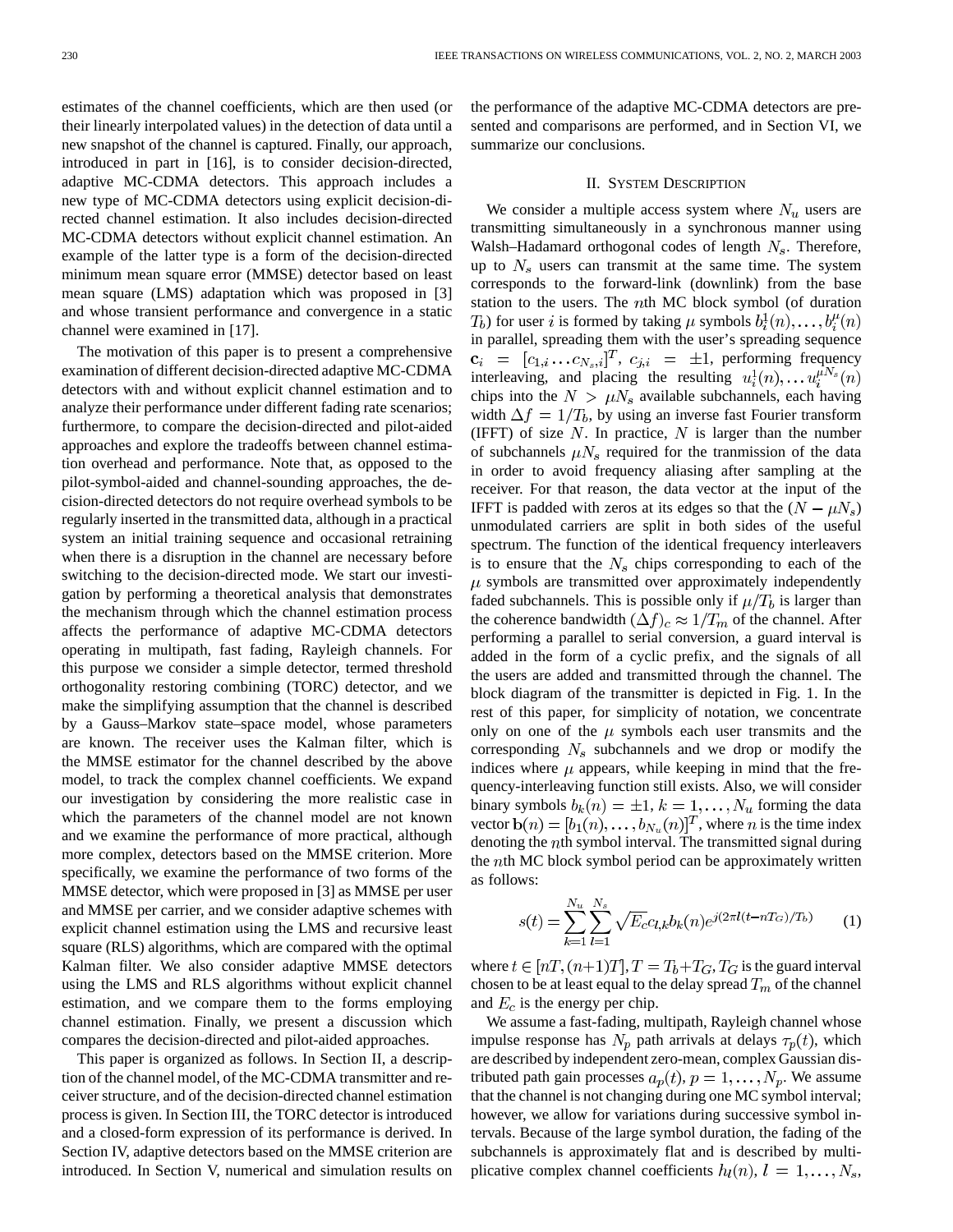

Fig. 1. MC-CDMA transmitter block diagram.

which are samples of the channel frequency response at the center frequency  $f_l$  of the *l*th subchannel at  $t = nT$ . Therefore,  $h_l(n) = \sum_{n=1}^{N_p} a_p(n) e^{-2\pi f_l \tau_p(n)}$ . Because of the independence of  $a_p(n)$   $p = 1, \ldots, N_p$ , the variance  $\sum_{p=1}^{N_p} \mathcal{E}\{|a_p(n)|^2\}$  is the same for all subchannels and we assume it is time invariant. Because of the frequency-interleaving function, the channel complex coefficient processes will be considered independent. We assume that each of these random processes is described by a first-order Gauss–Markov model. In performance results presented in Section V, we also use the more realistic Jakes' model [18]. The channel model has the following form:

$$
h_l(n+1) = fh_l(n) + \chi_l(n), \qquad l = 1, ..., N_s \qquad (2)
$$

where  $\chi_l(n)$  is a zero-mean, white Gaussian noise process, with autocorrelation

$$
E\{\chi_l(n)\chi_l^*(k)\} = 2\sigma_h^2 \delta_{n,k} \tag{3}
$$

and  $\delta_{n,k}$  is the Kronecker delta. The parameter f corresponds to an exponentially decaying channel time-correlation function, and is related to the 3-dB frequency  $f_d$  of the corresponding Doppler power spectrum as

$$
f = e^{-\omega_d T} \tag{4}
$$

where  $\omega_d = 2\pi f_d$ .

Because of the existence of a guard interval with duration at least equal to the channel's delay spread, there is no intersymbol interference, and the signal received by user  $i$  can be approximately described by

$$
r(t) = \sum_{k=1}^{N_u} \sum_{l=1}^{N_s} \sqrt{E_c} h_l^{(i)}(n) c_{l,k} b_k(n) e^{j(2\pi l(t - nT_G)/T_b)} + n(t)
$$
\n(5)

where  $t \in [nT, (n+1)T], h_l^{(i)}(n)$  are the complex channel coefficients which describe the channel between the transmitter and the user i, and  $n(t)$  is the additive white Gaussian noise (AWGN). For simplicity of notation in the rest of the paper, the superscript  $(i)$  will be dropped. At the receiver, the signal is sampled at a rate  $N/T_b$ , the samples which correspond to the cyclic prefix are discarded, an FFT of size  $N$  is performed, and frequency deinterleaving takes place. The vector  $r(n)$  =  $[r_1(n), \ldots, r_{N_s}(n)]^T$  at the output of the deinterleaver is given in matrix notation by

$$
\mathbf{r}(n) = \sqrt{E_c} \mathbf{H}(n) \mathbf{Cb}(n) + \eta(n) \tag{6}
$$

where  $\mathbf{H}(n) = \text{diag}\{h_1(n), \dots, h_{N_s}(n)\}\$ , matrix  $\mathbf{C} = [\mathbf{c}_1, \dots, \mathbf{c}_s]$  $|\cdots|$   $\mathbf{c}_{N_u}]$  is the  $N_s \times N_u$  matrix whose columns are the spreading sequences of the users,  $\mathbf{b}(n)$  is the data vector of the users, and  $\eta(n) = [\eta_1(n), \dots, \eta_{N_s}(n)]^T$  is a vector containing zero mean, uncorrelated complex Gaussian noise samples, with variance  $2\sigma^2$ .

In this paper, we consider two forms of decision-directed adaptive detectors, depending on the channel estimation process. When the MC-CDMA detectors are implemented adaptively without explicit channel estimation, the observation vector  $r(n)$  is used by each detector to obtain an estimate of the current data vector  $\mathbf{b}(n)$ , and both  $\mathbf{r}(n)$  and  $\mathbf{b}(n)$  are used to update the detector coefficients for the next symbol interval. On the other hand, when the detectors use explicit channel estimates, the observation vector  $r(n)$  is fed to both the detector and the channel estimator, which in addition uses estimates of previous data vectors from the output of the detector. The block diagram of the general form of the decision-directed MC-CDMA receivers that we propose is depicted in Fig. 2.

We consider three decision-directed ways of obtaining the channel estimates  $h_1(n), \ldots, h_{N_s}(n)$ . If the channel process model (2) is assumed known to the receiver, the Kalman filter gives the best estimates in the MMSE sense. In the general case, when the process model is not known, the estimate of the channel coefficients can be obtained by using the LMS or the RLS algorithm. In all three cases, the estimator's input is the vector  $r(n)$ , which represents the measured quantity, and the estimate of the data vector  $\mathbf{b}(n)$ . The equation that describes the channel measurement vector is derived from (6) by rearranging its terms

$$
r_l(n) = d_l(n)h_l(n) + \eta_l(n), \ \ l = 1, \dots, N_s \tag{7}
$$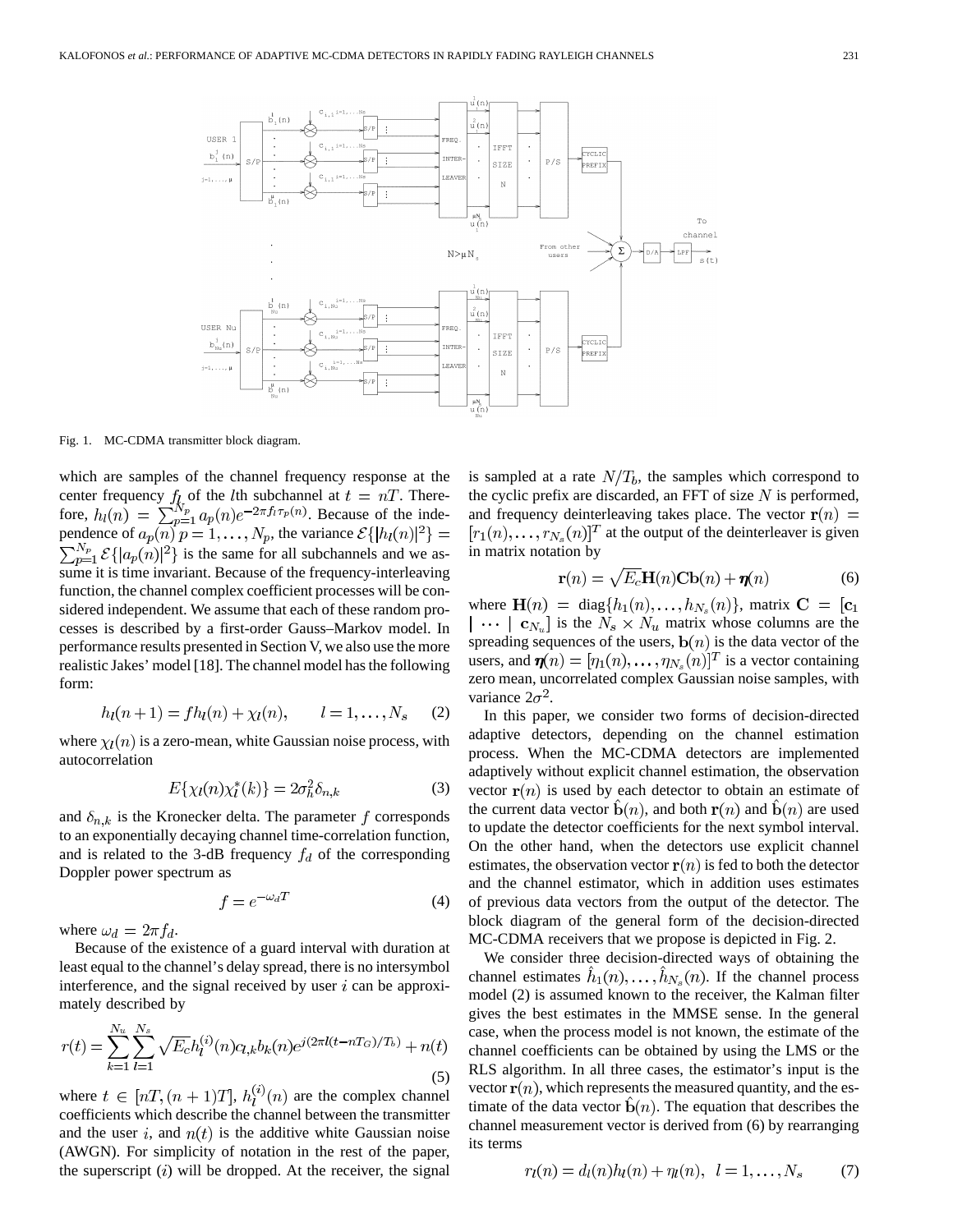

Fig. 2. Decision-directed MC-CDMA receiver block diagram.

where

$$
d_l(n) = \sqrt{E_c} \sum_{k=1}^{N_u} c_{l,k} b_k(n)
$$
 (8)

and  $\eta_l(n)$  is the measurement noise process, which is white Gaussian, with zero mean and variance  $2\sigma^2$ . The algorithms of the three estimators are described as follows [19], [20].

### *A. Kalman Filter*

The Kalman filter is the optimal in a class of linear filters, minimizing the estimation error variance  $E_l(n) = \mathcal{E}\{h_l(n) \hat{h}_l(n)|^2$ . The new channel estimate at time  $n+1$  using information available up to time  $n$  is

$$
\hat{h}_l(n+1) = [f - K_l(n)\hat{d}_l(n)]\hat{h}_l(n) + K_l(n)r_l(n) \tag{9}
$$

where the term  $K_l(n)$ ,  $l = 1, \ldots, N_s$  is the Kalman gain, which is related to the error variance  $E_l(n)$ 

$$
K_l(n) = \frac{fE_l(n)\dot{d}_l(n)}{\hat{d}_l^2(n)E_l(n) + 2\sigma^2}.
$$
\n(10)

The estimation error variance is calculated in an iterative way

$$
E_l(n) = f^2 \frac{2\sigma^2 E_l(n-1)}{\hat{d}_l^2(n-1)E_l(n-1) + 2\sigma^2} + 2\sigma_h^2.
$$
 (11)

## *B. LMS Estimator*

The LMS estimator calculates the estimates of the channel by minimizing the MSE  $\mathcal{E}\{|r_l(n) - \hat{h}_l(n)\hat{d}_l(n)|^2\}$ . The new channel estimate at time  $n + 1$  using information available up to time  $n$  is

$$
\hat{h}_l(n+1) = \hat{h}_l(n) + \tilde{\mu}[r_l(n) - \hat{h}_l(n)\hat{d}_l(n)]\hat{d}_l^*(n) \tag{12}
$$

where  $l = 1, \ldots, N_s$ , and  $\tilde{\mu} > 0$  is the step size of the LMS algorithm.

# *C. RLS Estimator*

The RLS estimator calculates the estimates of the channel by minimizing the cost function  $\sum_{i=0}^{n} \lambda^{n-i} |r_i(i) - \hat{h}_i(i)\hat{d}_i(i)|^2$ , where  $0 < \lambda < 1$ . The new channel estimate at time  $n + 1$ using information available up to time  $n$  is

$$
\hat{h}_l(n+1) = \hat{h}_l(n) + [r_l(n) - \hat{h}_l(n)\hat{d}_l(n)]K_l^*(n) \tag{13}
$$

where the term  $K_l(n)$  is the Kalman gain given by

$$
K_l(n) = \frac{P_l(n)\tilde{d}_l(n)}{\lambda + P_l(n)\tilde{d}_l^2(n)}.
$$
\n(14)

 $P_l(n)$  is given by the following recursion:

$$
P_l(n+1) = \lambda^{-1} (1 - K_l(n) \hat{d}_l^*(n)) P_l(n)
$$
 (15)

and  $0 < \lambda < 1$  is called the forgetting factor of the RLS algorithm.

In the above equations,  $d_l(n)$  denotes the estimate of the quantity given in (8), as it is obtained by using the estimate of the data vector  $\mathbf{b}(n)$ . In the rest of this paper, we will assume that the estimates of the previous data are correct and, therefore, that  $d_l(n) = d_l(n)$ .

#### III. PERFORMANCE ANALYSIS: THE TORC DETECTOR

In this section, we present a theoretical analysis of the impact of channel estimation on the performance of MC-CDMA detectors. We select the TORC detector because it combines low complexity, relatively good performance, and it admits a closed-form performance expression. We make the simplifying assumption that the channel is described by the state–space model (2) whose parameters are known and that Kalman filtering is used for channel estimation. The TORC detector uses the channel estimates to invert the effect of the channel by attempting to invert matrix  $\mathbf{H}(n)$  in (6). In order to avoid excessive noise enhancement by inverting channel coefficients with very small amplitude, the detector discards the chips which correspond to subchannels with magnitude below a chosen threshold. It then correlates the resulting signal with the user's spreading sequence and performs a threshold decision. The decision rule it uses to obtain the estimate of symbol  $n$  of user  $i$  is the following:

$$
\hat{b}_i(n) = \text{sgn}[\Re e\{\mathbf{c}_i^T \hat{\mathbf{U}}(n)\hat{\mathbf{H}}^{-1}(n)\mathbf{r}(n)\}] \quad (16)
$$

where  $\widehat{\mathbf{H}}(n) = \text{diag}\{\hat{h}_1(n), \dots, \hat{h}_{N_s}(n)\}\$ is the estimate of matrix  $H(n)$  obtained by using information available up to the time interval  $n-1$ ,  $\mathbf{U}(n) = \text{diag}\{u(|h_l(n) | - h_{\text{THR}})\}\$ ,  $l = 1, \ldots, N_s, h_{\text{THR}}$  is the selected threshold, and  $u(x)$  is the unit step function.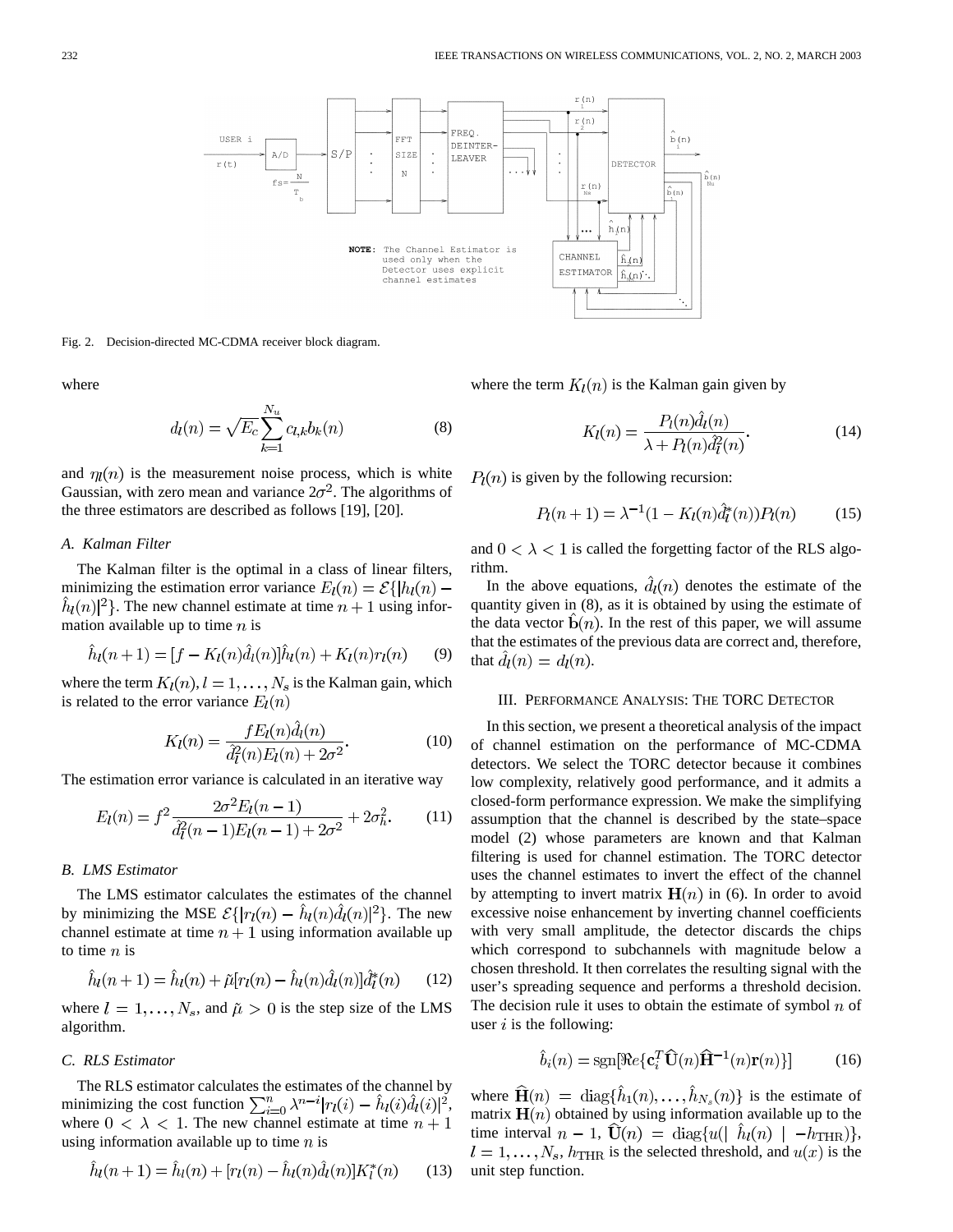The decision variable for symbol  $b_i(n)$  of user i,  $i = 1, \ldots, N_u$  has the following form:

$$
v_i(n) = \Re e \left\{ \mathbf{c}_i^T \widehat{\mathbf{U}}(n) \widehat{\mathbf{H}}^{-1}(n) \mathbf{r}(n) \right\}.
$$
 (17)

We denote by  $\hat{\rho}_l(n)$  and  $\hat{\phi}_l(n)$  the magnitude and the phase, respectively, of the estimate  $\hat{h}_l(n)$ , and by  $e_l(n) = h_l(n)$  –  $\hat{h}_l(n)$ , the error in the estimation of  $h_l(n)$ ,  $l = 1, \ldots, N_s$ . If we also define  $\eta_{lr}(n) = \Re e{\eta_l(n)e^{-j\hat{\phi}_l(n)}}$  and  $e_{lr}(n) =$  $\Re e\{e_l(n)e^{-j\hat{\phi}_l(n)}\}$ , the decision variable given in (17) can be rewritten in the following form:

$$
v_i(n) = \sqrt{E_c} \sum_{l=1}^{N_s} u(\hat{\rho}_l(n) - h_{\text{THR}}) b_i(n)
$$
  
+  $\sqrt{E_c} \sum_{j=1}^{N_u} \sum_{l=1}^{N_s} u(\hat{\rho}_l(n) - h_{\text{THR}}) c_{l,i} c_{l,j} b_j(n)$   
+  $\sum_{l=1}^{N_s} c_{l,i} u(\hat{\rho}_l(n) - h_{\text{THR}}) \frac{\eta_{lr}(n)}{\hat{\rho}_l(n)}$   
+  $\sqrt{E_c} \sum_{j=1}^{N_u} \sum_{l=1}^{N_s} u(\hat{\rho}_l(n) - h_{\text{THR}}) c_{l,i} c_{l,j} \frac{e_{lr}(n)}{\hat{\rho}_l(n)} b_j(n)$   
=  $S_i(n) + I_i(n) + \xi_i(n) + \Delta_i(n).$  (18)

In (18), the first term  $S_i(n)$  corresponds to the desired signal, the second term  $I_i(n)$  to the multiuser interference, the third term  $\xi_i(n)$  to the noise, while the fourth term  $\Delta_i(n)$  arises from the channel estimation errors.

Before we investigate the distribution of the four terms in (18), we note that each of the channel coefficients  $h_l(n)$ , which is described by the process (2), is Gaussian with zero mean and with variance [19]

$$
\text{Var}\{h_l(n)\} = \mathcal{E}\{|h_l(n)|^2\} = 2\sigma_h^2 \left[f^{2n} + \frac{1 - f^{2n}}{1 - f^2}\right]. \tag{19}
$$

Clearly, for large n,  $\text{Var}\{h_l(n)\} = 2\sigma_h^2/(1-f^2)$  since  $0 <$  $f < 1$ . On the other hand, each of the channel estimates  $\hat{h}_l(n)$ is conditionally Gaussian given the data symbols and since the Kalman estimator is the minimum variance, linear, unbiased estimator, it has zero mean and is orthogonal to the estimation error  $e_l(n)$ 

$$
\mathcal{E}\{e_l(n)\hat{h}_l^*(n)\} = 0.
$$
\n(20)

The error  $e_l(n) = h_l(n) - \hat{h}_l(n)$  is also zero-mean Gaussian, and its variance  $E_l(n)$  can be calculated in an iterative way from (11), where it can be seen that the error variance depends on the data vector  $\mathbf{b}(n-1)$  through the term  $d_i^2(n-1)$ . In order to eliminate this dependency and to obtain a quasi-steady form of (11), we approximate the term  $d_i^2(n-1)$  by its average value  $N_uE_c$ . Then, in the steady state, the error variance is approximately given by

$$
\tilde{E}_l \approx \frac{2\sigma_h^2 N_u E_c - 2\sigma^2 (1 - f^2)}{2N_u E_c} + \frac{\sqrt{(2\sigma^2 (1 - f^2) + 2\sigma_h^2 N_u E_c)^2 + 16\sigma^2 \sigma_h^2 N_u E_c f^2}}{2N_u E_c}.
$$
\n(21)

Simulation tests [16] showed that the approximate error variance in (21) is smaller than the actual variance by less than 1 dB, for fading rates  $(\omega_d T)$  between  $10^{-4}$  and  $10^{-1}$ . Finally, we notice that, as a result of the orthogonality property (20) and the definition of the error,  $\text{Var}\{\hat{h}_l(n)\} = \text{Var}\{h_l(n)\} - E_l(n)$  and in the steady-state

$$
\text{Var}\{\hat{h}_l(n)\} = \frac{2\sigma_h^2}{(1 - f^2)} - \tilde{E}_l. \tag{22}
$$

In deriving the analytical expression of the probability of error, we follow a similar approach as in [9] and we denote with  $N_0$  the random variable of the estimated number of subchannels with the property  $\hat{\rho}_l(n) > h_{\text{THR}}$ . We will say that these subchannels are ON (as opposed to OFF). Since we have assumed that the channel coefficients  $h_l(n)$  are independent, the random variable  $\hat{N}_0$  is binomially distributed and its probability mass function is

$$
P(\hat{N}_0 = n_0) = {N_s \choose n_0} e^{-\frac{n_0 h_{\text{THR}}^2}{2\sigma_h^2}} \left(1 - e^{-\frac{h_{\text{THR}}^2}{2\sigma_h^2}}\right)^{(N_s - n_0)}
$$
(23)

where  $2\hat{\sigma}_h^2 = 2\tilde{\sigma}_h^2 - \tilde{E}_l$ , and  $\tilde{\sigma}_h^2 = \sigma_h^2/(1-f^2)$ . Conditioned on the number  $n_0$  of channels that are *ON*, the signal term  $S_i(n)$ takes the value

$$
S_i(n)|n_0 = \sqrt{E_c}n_0b_i(n). \tag{24}
$$

The interference term  $I_i(n)$  can be considered approximately Gaussian and its distribution has the form [9]

$$
I_i(n)|n_0 \sim \mathcal{N}\left(0, n_0(N_u - 1)\left(\frac{N_s - n_0}{N_s - 1}\right)E_c\right). \tag{25}
$$

The estimate  $\hat{h}_l(n)$  depends on the previous noise samples, but is independent of  $\eta_l(n)$ . Therefore, it can be shown [9] that

$$
\mathcal{E}\left\{\frac{\eta_{lr}(n)}{\hat{\rho}_{l}(n)}|l \text{ is ON}\right\} = 0
$$
  
Var $\left\{\frac{\eta_{lr}(n)}{\hat{\rho}_{l}(n)}|l \text{ is ON}\right\} = 2\frac{\sigma^2}{\hat{\sigma}_h^2}e^{\frac{h_{\text{THR}}^2}{2\hat{\sigma}_h^2}}$   
 $\times Gi\left(\frac{h_{\text{THR}}}{\hat{\sigma}_h}\right)$  (26)

where

$$
Gi(x) = \int_0^\infty \frac{Q(x\sqrt{t^2 + 1})}{\sqrt{t^2 + 1}} dt \quad x > 0 \tag{27}
$$

and  $Q(x) = (1/2) \text{erfc}(x/\sqrt{2})$ . The noise term  $\xi_i(n)$  can be considered approximately Gaussian so that

$$
\xi_i(n)|n_0 \sim \mathcal{N}\left(0, 2n_0 \frac{\sigma^2}{\hat{\sigma}_h^2} e^{\frac{h_{\text{THR}}^2}{2\hat{\sigma}_h^2}} Gi\left(\frac{h_{\text{THR}}}{\hat{\sigma}_h}\right)\right). \tag{28}
$$

The estimate  $\hat{h}_l(n)$  and the error  $e_l(n)$  are Gaussian, and because of (20) they are independent. Therefore, the last term in (18) can also be approximated as Gaussian with

$$
\Delta_i(n)|n_0 \sim \mathcal{N}\left(0, 2n_0 N_u E_c \frac{\tilde{E}_l}{2\hat{\sigma}_h^2} e^{\frac{h_{\text{THR}}^2}{2\hat{\sigma}_h^2}} Gi\left(\frac{h_{\text{THR}}}{\hat{\sigma}_h}\right)\right).
$$
\n(29)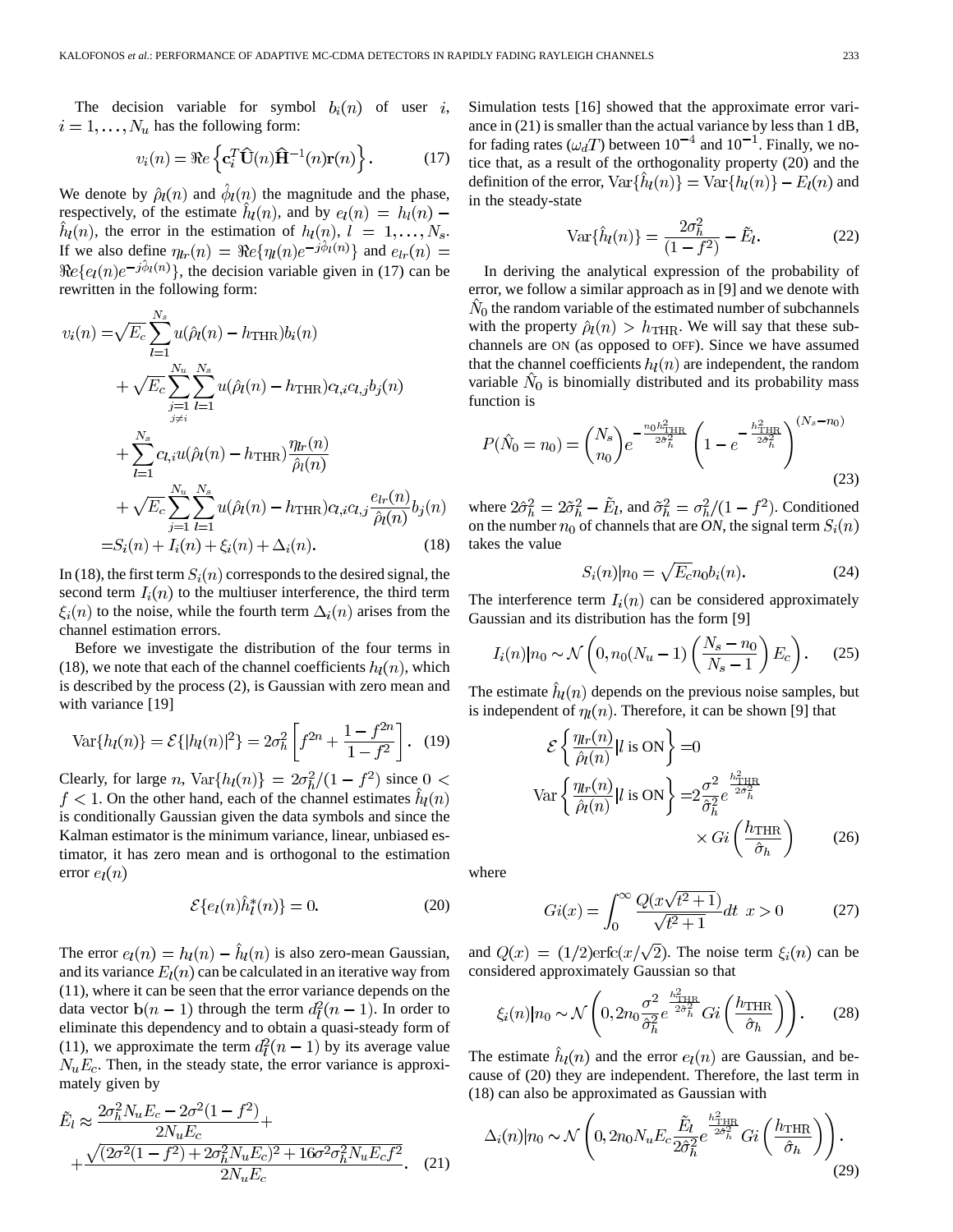Given the conditional distributions of the signal (24), interference (25), noise (28), and error (29) terms, we average over the distribution (23) of the estimated number  $\hat{N}_0$  of subchannels which are ON, and we obtain the following expression for the average probability of bit error, as shown in (30), at the bottom of the page, where  $\tilde{\sigma}_h^2 = \sigma_h^2/(1-f^2)$  and we define the average SNR per bit  $\gamma_b$  at the input of the detector as follows:

$$
\gamma_b = \frac{N_s E_c \mathcal{E} \{ |h_l(n)|^2 \}}{2\sigma^2} = \frac{N_s E_c \sigma_h^2}{(1 - f^2)\sigma^2}.
$$
 (31)

Note that in practice there is a signal-to-noise ratio (SNR) degradation (e.g., 0.4 dB for a guard interval overhead of 10%) because of the energy wasted in the cyclic prefix which is not reflected in definition (31). We notice that the expression for the probability of error obtained in [9] is a special form of (30), in the case of perfect channel estimation.

#### IV. A FAMILY OF ADAPTIVE MMSE DETECTORS

While useful in demonstrating the mechanism through which fast-fading channels affect the performance of MC-CDMA detectors, the TORC detector, as shown in the case of perfectly known channels [21], is outperformed by detectors based on the MMSE criterion. Two different forms (termed MMSE per user and MMSE per carrier) of the MMSE detector have been proposed and examined under the assumption of perfectly known channels in [3]. The MMSE per carrier detector has been analyzed for perfectly known channels also in [8], while its performance using pilot-symbol-aided channel estimation has been evaluated in [10]. The two detectors defer in the optimization criterion as follows.

#### *A. MMSE per User Detector*

The optimization criterion is to find a matrix  $\mathbf{W}_{0}(n)$  such that

$$
\mathbf{W}_0(n) = \underset{\mathbf{W}(n)}{\operatorname{argmin}} \mathcal{E}\{||\mathbf{b}(n) - \mathbf{W}(n)\mathbf{r}(n)||^2\}.
$$
 (32)

Then, the data vector estimate is obtained as follows:

$$
\hat{\mathbf{b}}(n) = \text{sgn}[\Re e{\mathbf{W_0}(n)\mathbf{r}(n)}].\tag{33}
$$

The solution of (32) is obtained by applying the orthogonality principle and has the form

$$
\mathbf{W_0}(n) = \mathbf{R_{br}}(n)\mathbf{R_{rr}^{-1}}(n)
$$
 (34)

where

$$
\mathbf{R}_{\mathbf{br}}(n) = \mathcal{E}\{\mathbf{b}(n)\mathbf{r}^H(n)\} = \sqrt{E_c}\mathbf{C}^T\mathbf{H}^*(n)
$$
  

$$
\mathbf{R}_{\mathbf{rr}}(n) = \mathcal{E}\{\mathbf{r}(n)\mathbf{r}^H(n)\} = E_c\mathbf{H}(n)\mathbf{C}\mathbf{C}^T\mathbf{H}^*(n) + 2\sigma^2\mathbf{I}.
$$

#### *B. MMSE per Carrier Detector*

The MMSE per carrier detector attempts to invert each subchannel coefficient, applying the MMSE criterion in order to avoid excessive noise enhancement. The optimization criterion is to find for each subchannel  $l, l = 1, \ldots, N_s$  a filter coefficient  $W_{0,l}(n)$  that multiplies the observation  $r_l(n)$  given in (7) such that

$$
W_{0,l}(n) = \underset{W_l(n)}{\text{argmin}} \mathcal{E}\{ |d_l(n) - W_l(n)r_l(n) |^2 \}. \tag{35}
$$

The solution to (35) is obtained by applying the orthogonality principle and has the form

$$
W_{0,l}(n) = \frac{\mathcal{E}\{d_l(n)r_l^*(n)\}}{\mathcal{E}\{r_l(n)r_l^*(n)\}} = \frac{h_l^*(n)}{|h_l(n)|^2 + \frac{2\sigma^2}{N_u E_c}}
$$
(36)

where the expression of  $r_l(n)$  in (7) was used. Note that in the limit when there is no AWGN, (36) gives  $W_{0,l}(n) = h_l^{-1}(n)$ , and the MMSE per carrier becomes the decorrelating detector. Finally, the data vector estimate is given by

$$
\hat{\mathbf{b}}(n) = \text{sgn}[\Re e\{\mathbf{C}^T \mathbf{W_0}(n)\mathbf{r}(n)\}]
$$
\n(37)

where  $\mathbf{W_0}(n) = \text{diag}\{W_{0,1}(n), \dots, W_{0,N_s}(n)\}.$ 

We consider two forms of adaptive implementation of the MMSE detectors. According to the first form, the channel coefficients  $h_l(n)$  are explicitly estimated using one of the decision-directed methods described in Section II, and then the matrix  $\mathbf{W}_0(n)$  is calculated by using the channel estimates  $h_l(n)$ instead of  $h_l(n)$  in (34) and (36). According to the second form, (32) and (35) are solved in an adaptive manner using the LMS and RLS algorithms. In this case, the adaptive MMSE per User algorithm takes the following form.

*1) LMS Algorithm:*

$$
\mathbf{W}(n+1) = \mathbf{W}(n) + \tilde{\mu}[\mathbf{b}(n) - \mathbf{W}(n)\mathbf{r}(n)]\mathbf{r}^{H}(n). \quad (38)
$$

*2) RLS Algorithm:*

$$
\mathbf{W}(n+1) = \mathbf{W}(n) + [\mathbf{b}(n) - \mathbf{W}(n)\mathbf{r}(n)]\mathbf{k}^{H}(n)
$$
 (39)

$$
\mathbf{k}(n) = \frac{\mathbf{i}(n)\mathbf{i}(n)}{\lambda + \mathbf{r}^H(n)\mathbf{P}(n)\mathbf{r}(n)}
$$
(40)

(30)

$$
\mathbf{P}(n+1) = \lambda^{-1} (\mathbf{I} - \mathbf{k}(n) \mathbf{r}^H(n)) \mathbf{P}(n).
$$
 (41)

Similar expressions can be derived for the MMSE per Carrier detector. The adaptive MMSE per user detector (38) using

$$
\mathcal{P}[\text{error}] = \sum_{n_0=0}^{N_s} {N_s \choose n_0} e^{-\frac{n_0 h_{\text{THE}}^2}{2\delta_h^2 - \tilde{E}_l}} \left(1 - e^{-\frac{h_{\text{THR}}^2}{2\delta_h^2 - \tilde{E}_l}}\right)^{(N_s - n_0)}
$$
  

$$
Q\left(\sqrt{\frac{n_0 \gamma_b}{\frac{2N_s \tilde{\sigma}_h^2 + N_u \tilde{E}_l \gamma_b}{\tilde{\sigma}^2 - (\tilde{E}_{l/2})}}} e^{\frac{h_{\text{THR}}^2}{2\tilde{\sigma}_h^2 - \tilde{E}_l}} Gi\left(\sqrt{\frac{2h_{\text{THR}}^2}{2\tilde{\sigma}_h^2 - \tilde{E}_l}}\right) + (N_u - 1)\left(\frac{N_s - n_0}{N_s - 1}\right)\gamma_b\right)
$$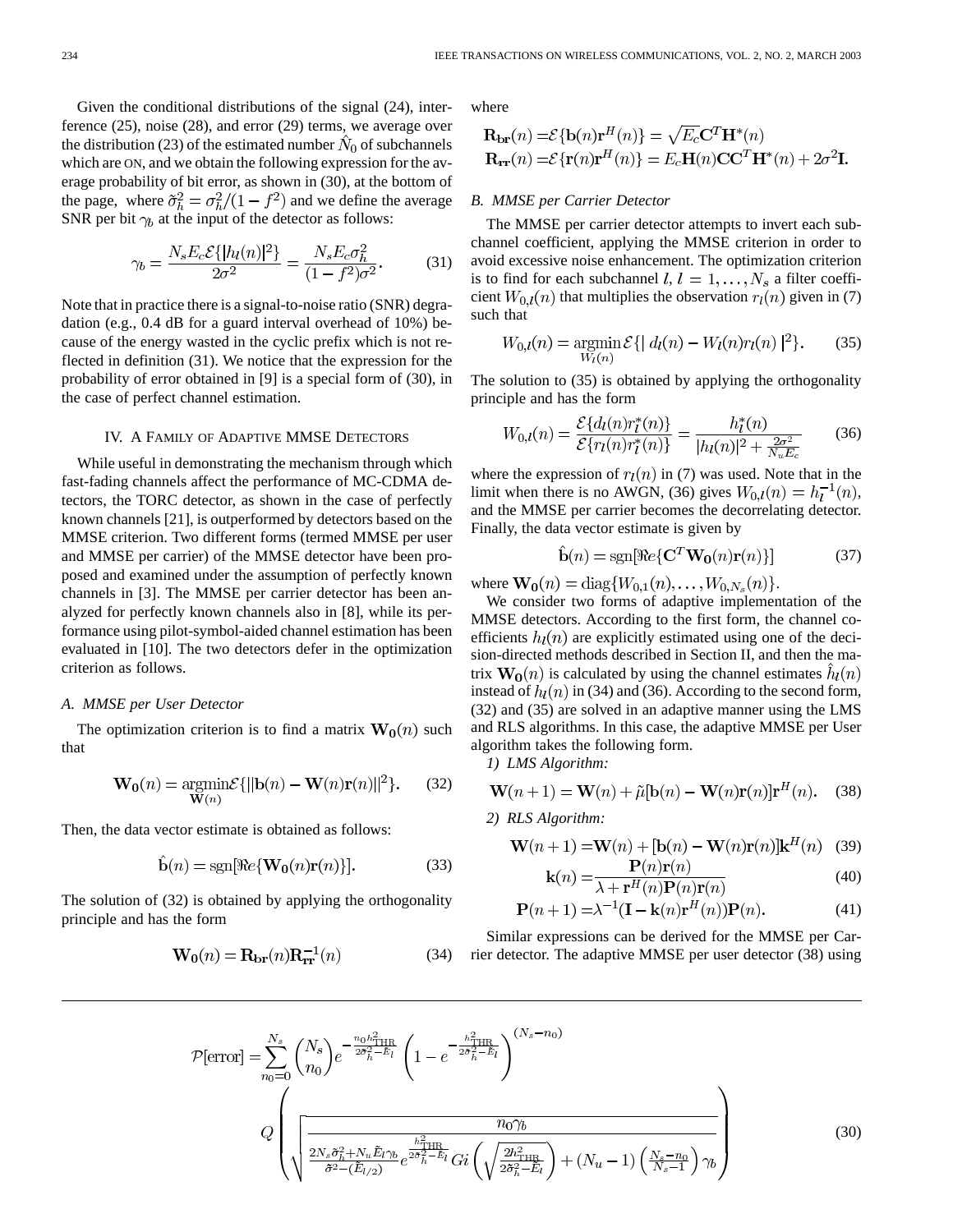the LMS algorithm has been suggested in [3] and [17], although no performance results were given. In Section V, we will focus on the performance of the MMSE per carrier detector with explicit channel estimation and on the adaptive MMSE per user detector described in (38) and (39). The reason is that the adaptive MMSE per user is too complex to be implemented using explicit channel estimation, since it involves an  $N_s \times N_s$  matrix inversion and multiplication in each symbol period. Therefore, it is necessary to calculate the  $N_u \times N_s$  matrix  $\mathbf{W}_0(n)$ using the LMS (38) or RLS (39) algorithm. On the other hand, the MMSE per carrier detector can be easily implemented adaptively by using explicit channel estimates in the exact expression (36), since it involves only inversion and multiplication of  $N_s$ scalars.

## V. NUMERICAL AND SIMULATION RESULTS

In this section, we give several numerical and simulation results that illustrate the performance of the proposed adaptive MC-CDMA detectors. We examine the performance of the TORC detector by evaluating (30) for the probability of error and by presenting simulation results that demonstrate close agreement with the theoretically predicted performance. We present performance results of the different adaptive MMSE detectors, make comparisons with the TORC detector, and examine the performance sensitivity to the choice of adaptation parameters. In all cases, we normalize the channel coefficients so that

$$
\mathcal{E}\{|h_l(n)|^2\} = 1.
$$
\n(42)

Except where the Jakes' model is specified, the channel model described in (2) is used in simulations and then (42) becomes  $2\sigma_h^2/(1-f^2) = 1$ . The SNR refers to the definition in (31). It is obvious that, in order to keep a constant reference in the definition of SNR, the variance  $\sigma_h^2$  should be varied accordingly as f changes for different fading rates  $\omega_d$ T.

In order to demonstrate the validity of the basic assumptions of the paper, we present a system design example without, however, restricting the scope of our results to the specific design. An MC-CDMA system design could consider central carrier frequency  $f_C = 2$  GHz, total bandwidth  $BW = 10.24$  MHz, total number of subchannels  $N = 1024$ , and the number of simultaneous user symbols  $\mu \ge 16$ , which allows for  $N_s \le 64$ . In practice,  $\mu$  would be slightly smaller to allow for 64 or 128 unmodulated carriers to be used against frequency aliasing at the receiver. The subchannel spacing is then  $\Delta f = 10$  kHz and the symbol duration  $T_b = 100 \,\mu s$ . We also assume the delay spread is  $T_m = 10 \,\mu s$  (coherence bandwidth  $(\Delta f)_c = 100 \text{ kHz}$ ) and user speeds are up to  $v = 100$  km/h. We notice that this design allows for the frequency-interleaved chips corresponding to each user symbol to be transmitted through approximately independently faded subchannels ( $\mu/T_b > 1/T_m$ ) and for a reasonable guard interval overhead of 10% ( $T = 110 \mu s$ ). The Doppler spread of the  $l = 1, ..., N$  subcarrier of the system is given by  $f_D^l = (f_C + (l - N/2)\Delta f)v/c$ . Since the difference in the fading rate experienced by any two subchannels is at most 0.5% ( $\frac{J_D - J_D}{f} \approx 10/1995$ ) it is reasonable to assume that all subchannels experience approximately the same fading rate. For  $v \le 100$  km/h we have  $(\Delta t)_c/T \ge 49$  and, therefore, it



Fig. 3. Performance of TORC detector with Kalman estimation as a function of SNR.



Fig. 4. Performance of TORC detector with Kalman estimation as a function of the threshold  $h_{\text{THR}}$ 

is reasonable to assume that the channel remains approximately constant during one MC symbol period.

The performance analysis of the TORC detector in Section III provides insight into the mechanism affecting the performance of MC-CDMA detectors in fast-fading channels. As the channel fading becomes faster ( $\omega_d$ T increases), the estimation error and its variance  $E_l$  in (21) grow larger, thus increasing the variance of the term  $\Delta_i(n)$  as shown in (29). This, in turn, degrades the performance of the TORC detector, as depicted in Fig. 3. We see that for a probability of error  $10^{-3}$ , the performance deteriorates by 1 dB for a fading rate of  $\omega_d T = 10^{-3}$ , by 3 dB for a fading rate of  $\omega_d T = 10^{-2}$ , while for very fast fading,  $\omega_d T = 10^{-1}$ , the detector performance is unacceptable. Similar performance degradation is observed in Fig. 4, which depicts the dependence of the probability of error on the threshold  $h_{\text{THR}}$ . There is an optimal selection of the threshold that balances excessive multiuser interference when too many subchannels are rejected (threshold too large), and excessive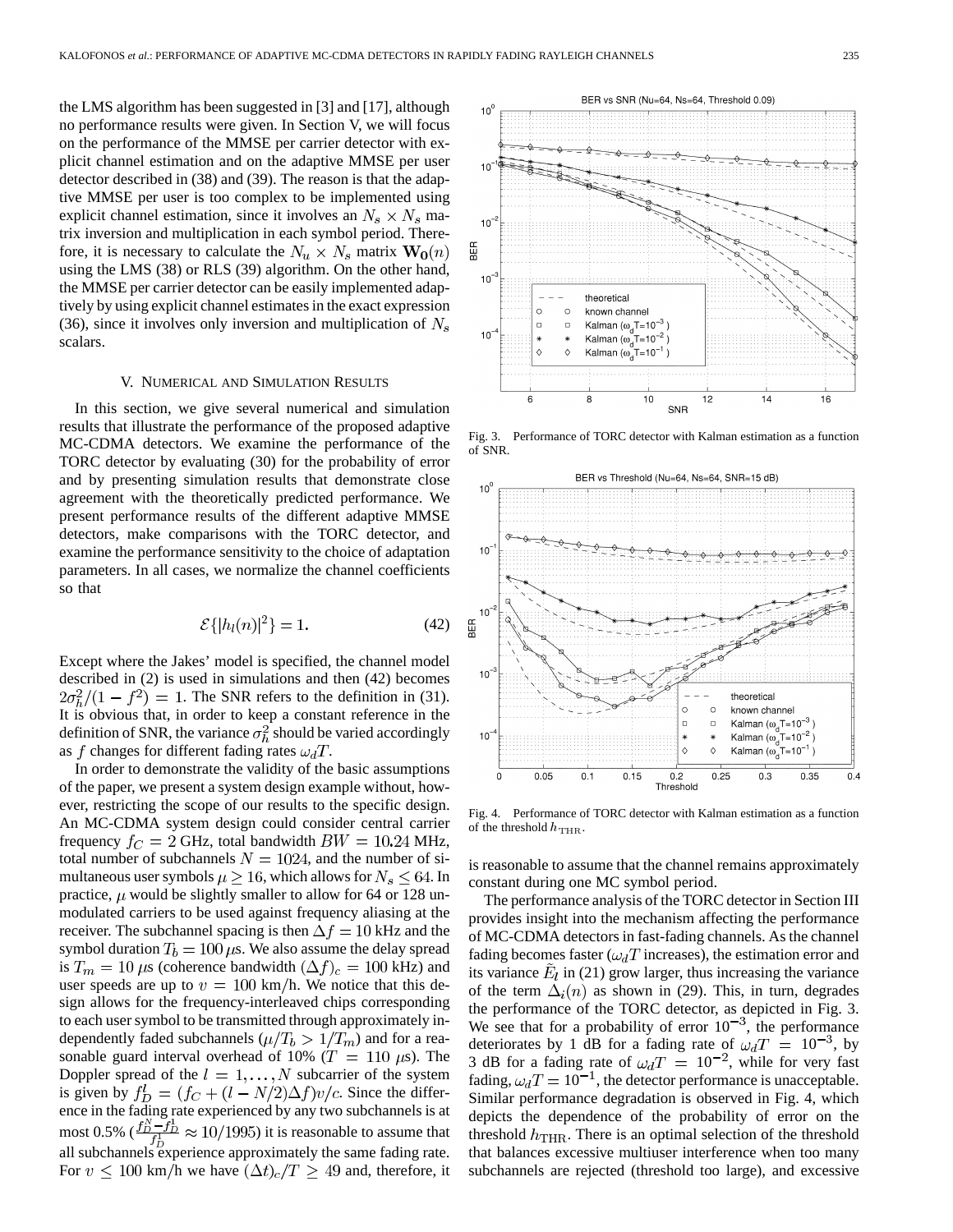MMSE per Carrier with RLS ch. est Adaptive MMSE using RLS

 $\omega_d$ T=10  $\omega_d$ T=10<sup>-2</sup>

 $\circ$ 

 $10<sup>6</sup>$ 

 $10<sup>7</sup>$ 

 $10<sup>-</sup>$ 

MMSE per Carrier and Adaptive MMSE Using RLS (SNR=16 dB, Nu=8, Ns=8)



Fig. 5. Impact of fading rate on the selection of  $N_s$  (TORC detector).

thermal and channel estimation noise enhancement when subchannels with lower amplitudes are inverted (threshold too low). We notice in Fig. 4 that as the channel fading becomes faster, the optimal threshold  $h_{\text{THR}}$  increases because of the larger impact of the channel estimation noise enhancement.

Another implication of the channel estimation process is on the selection of system parameters, such as the length of the spreading sequences  $N_s$ . We expect that increasing  $N_s$  will improve the performance of the system, by introducing a larger degree of frequency diversity. This is, indeed, true in the case when the channel is perfectly estimated at the receiver [8], [9]. However, for a fixed bandwidth per symbol  $W = N_s \Delta f$ , increasing  $N_s$  by a factor  $\lambda_F$ , implies that  $\Delta f_{\text{new}} = \Delta f / \lambda_F$ , and that the new symbol duration should be  $T_{b, new} = 1/\Delta f_{new} = \lambda_F T_b$ . Therefore, the fading rate  $\omega_d T$  experienced by the system is also increased  $\lambda_F$  times, thus affecting adversely the performance of the system. This performance loss can even overshadow the frequency-diversity gain. Fig. 5 shows that, although in the case of perfect channel knowledge the system with  $N_s = 64$  outperforms the one with  $N_s = 16$ , in the case of imperfect channel estimation it performs worse, because it is subject to fading whose rate is four times higher. This example illustrates the importance of the fading rate in the design of a MC-CDMA system. Note that the processing gain  $N_s$  cannot be increased arbitrarily in the described way without violating our basic assumptions.

In the case of perfectly known channels, the TORC detector is outperformed by detectors based on the MMSE criterion [21]. We conducted simulation experiments which showed that the MMSE per carrier outperforms the TORC detector for all fading rates also when the detectors are implemented adaptively. The intuition behind this is that the TORC detector tries to invert the channel coefficients without enhancing the noise excessively by making "hard" decisions (ON or OFF) on which subchannels will be inverted, while the MMSE per carrier detector does the same by making "soft" decisions, as expressed in (36), in the optimal MSE manner. In terms of complexity, although both detectors have to calculate  $N_s$  scalars, the MMSE per carrier is moderately more complex mainly because it requires an estimate of the SNR in (36).

 $10^{\circ}$  $0.1$  $0.2$  $0.3$  $0.4$  $0.5$  $0.6$  $0.7$  $0.8$  $0.9$ forgetting factor  $\lambda$ 

Fig. 6. Performance of RLS-based MMSE detectors as a function of forgetting factor  $\lambda$ .

We continue by investigating the performance of the different forms of the MMSE detector. We begin by examining the effect of the adaptation parameters on the performance of the different forms of the MMSE detector. When LMS and RLS based channel estimators are used by the MMSE detector, the selection of the step size  $\tilde{\mu}$  and the forgetting factor  $\lambda$  depends on the channel fading rate. For each fading rate there is an optimal selection of the adaptation parameters, as depicted in Fig. 6 for the RLS case. Simulation results on the performance of the MMSE per carrier detector with LMS channel estimation showed that it is more sensitive to the selection of the step size  $\tilde{\mu}$ , than the performance of the corresponding RLS-based detector to the variations of the forgetting factor  $\lambda$ . For fading rates between  $10^{-3} \leq \omega_d T \leq 10^{-2}$  the optimal selection is approximately  $\tilde{\mu} \approx 0.002$ . Fig. 6 also shows that the RLS-based MMSE per User detector without explicit channel estimation is also relatively more sensitive to the selection of the forgetting factor  $\lambda$ .

Since the Kalman filter gives the optimal estimates in the MMSE sense, it is expected that the performance of the MMSE detector using the Kalman filter presents a lower bound on the probability of error when other channel estimators such as the LMS and RLS are used. Therefore, in Figs. 7 and 8 we use the performance of the MMSE per carrier detector with Kalman channel estimation as a reference against which more realistic implementations of the MMSE detector, which do not require knowledge of the channel model, are compared. Fig. 7 illustrates the performance of the MMSE per carrier detector with LMS and RLS channel estimation. It can be seen that the performance of the detector, when RLS channel estimation is used, is closer to that of the Kalman filter than when LMS estimation is used, at the expense of increased complexity. We also notice that the performance of the MMSE detector deteriorates with increasing channel fading rate in a similar manner as it was previously observed for the TORC detector.

As it was described in Section IV, the MMSE detector can be implemented adaptively without explicit channel estimation. In [17], the transient performance and convergence of the MMSE per User detector using LMS proposed in [3] was examined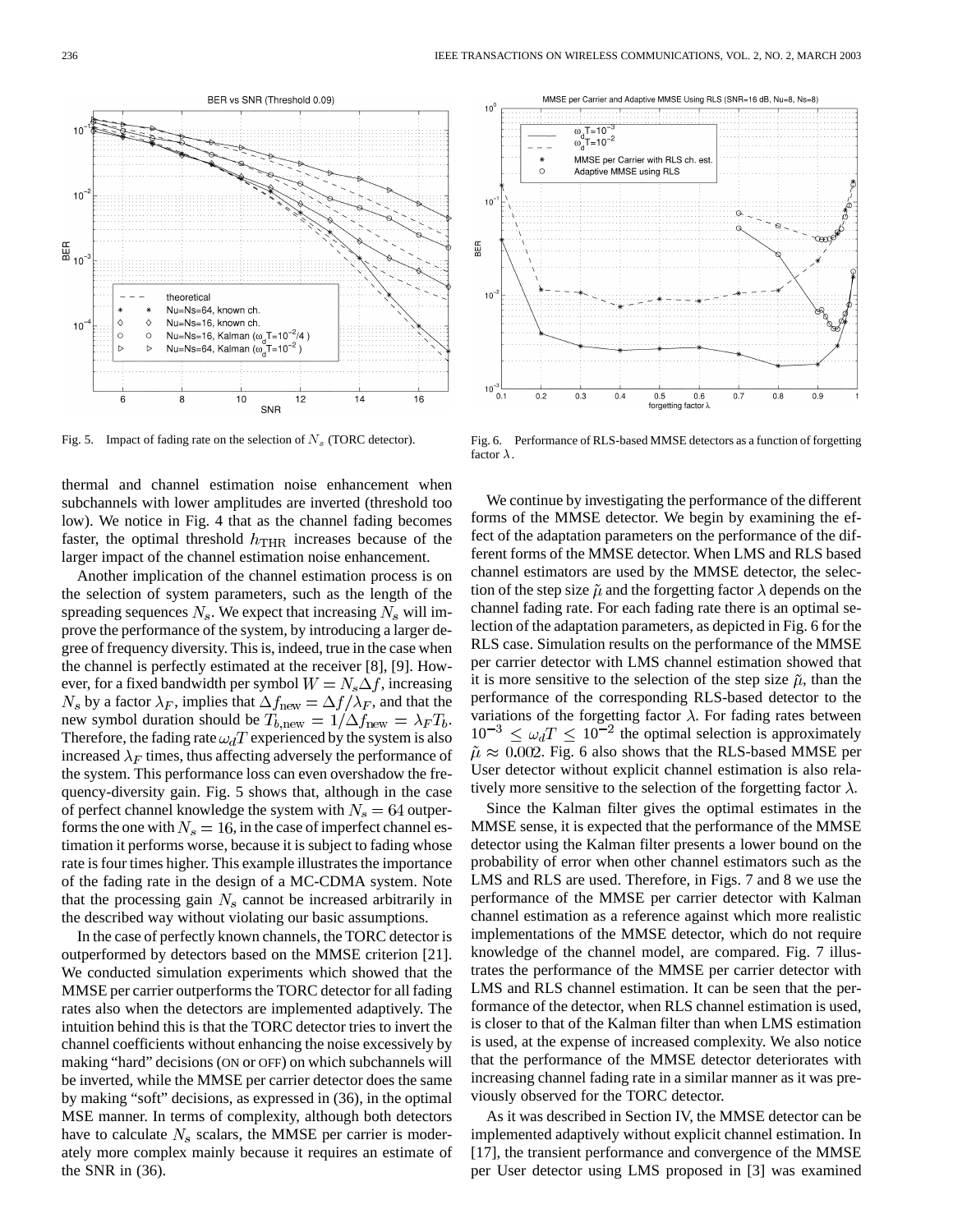

Fig. 7. Performance of the MMSE per carrier detector with explicit channel estimation based on LMS and RLS.



Fig. 8. Performance of the RLS-based MMSE per user adaptive detector without explicit channel estimation.

in a static channel and it was shown that even then its convergence is very slow because of the large eigenvalue spread of the observation autocorrelation matrix. Our computer experiments in different fading rates showed that the LMS adaptive detector indeed demonstrates very slow convergence and is unable to perform well (BER  $< 10^{-1}$ ) even for slowly fading channels  $(\omega_d T = 10^{-4})$ , for any value of the step size  $\tilde{\mu}$ . Although in the case of perfectly known channel the MMSE per user detector performs slightly better than the MMSE per carrier detector [3], in an adaptive implementation the adaptation errors dominate the performance of the MMSE per User detector and make it perform worse. Fig. 8 shows that the RLS adaptive MMSE per User detector (39) manages to track the channel variations up to a certain point, although it still performs worse than the MMSE per Carrier detector employing explicit channel estimation.

The above results suggest that the adaptive MMSE per carrier detector with RLS channel estimation is an attractive MC-CDMA detector which combines good performance with



Fig. 9. Performance of MMSE per carrier detector with RLS channel estimation, when the Jakes' channel model is used.

relatively low complexity, especially for relatively low fading rates. Because of these features, it is useful to examine the performance of the detector when a more practical channel model, the widely accepted Jakes' model, is used. The power spectrum of the first-order channel described in (2) has infinite support and decreases with frequency according to  $2\omega_d(\omega_d^2 + \omega^2)^{-1}$ , where  $\omega_d = 2\pi f_d$  corresponds to the 3-dB frequency  $f_d$ . On the other hand, the power spectrum derived from the Jakes' channel model has finite support and depends on the frequency according to  $2(\omega_D^2 - \omega^2)^{-1/2}$ , where  $\omega_D = 2\pi f_D$  corresponds to the maximum Doppler shift  $f_D$ . Therefore, the fading rates of the two channel models as measured by the products  $\omega_dT$ and  $\omega_D T$  are not directly comparable. The performance of the MMSE per carrier detector with RLS channel estimation when the Jakes' channel model is used is depicted in Fig. 9. It can be seen that the RLS estimator manages to track the channel variation described by Jakes' model well for low to moderate fading rates  $(\omega_D T \leq 5 \cdot 10^{-2})$ . However, its performance deteriorates significantly after that point.

In the remainder of this section, we present a discussion which compares the decision-directed and pilot-aided approaches and explores the tradeoffs between channel estimation overhead and performance. The channel-sounding method proposed in [14] uses entire OFDM symbols for periodic channel estimation. As the fading rate increases, so does the frequency of OFDM blocks required for channel sounding. Therefore, although in those OFDM symbols with data the processing gain  $N_s$  and the number of symbols  $\mu$  are not reduced, this method becomes very inefficient even for moderately fading channels. This is pointed out in [14] and [15], where it is suggested that 10% of the OFDM symbols be used for channel estimation, even for very slowly fading channels. Performance results in static channels [15] show it is slightly better than the "pilot-carriers" method.

The pilot-symbol-aided method of [10], [11] requires the minimum pilot overhead among all pilot-aided schemes. Even with oversampling by a factor of 2, a typical overhead of only 5.5% ( $N_f = 6$ ,  $N_t = 3$ ) is reported in [10] and [11],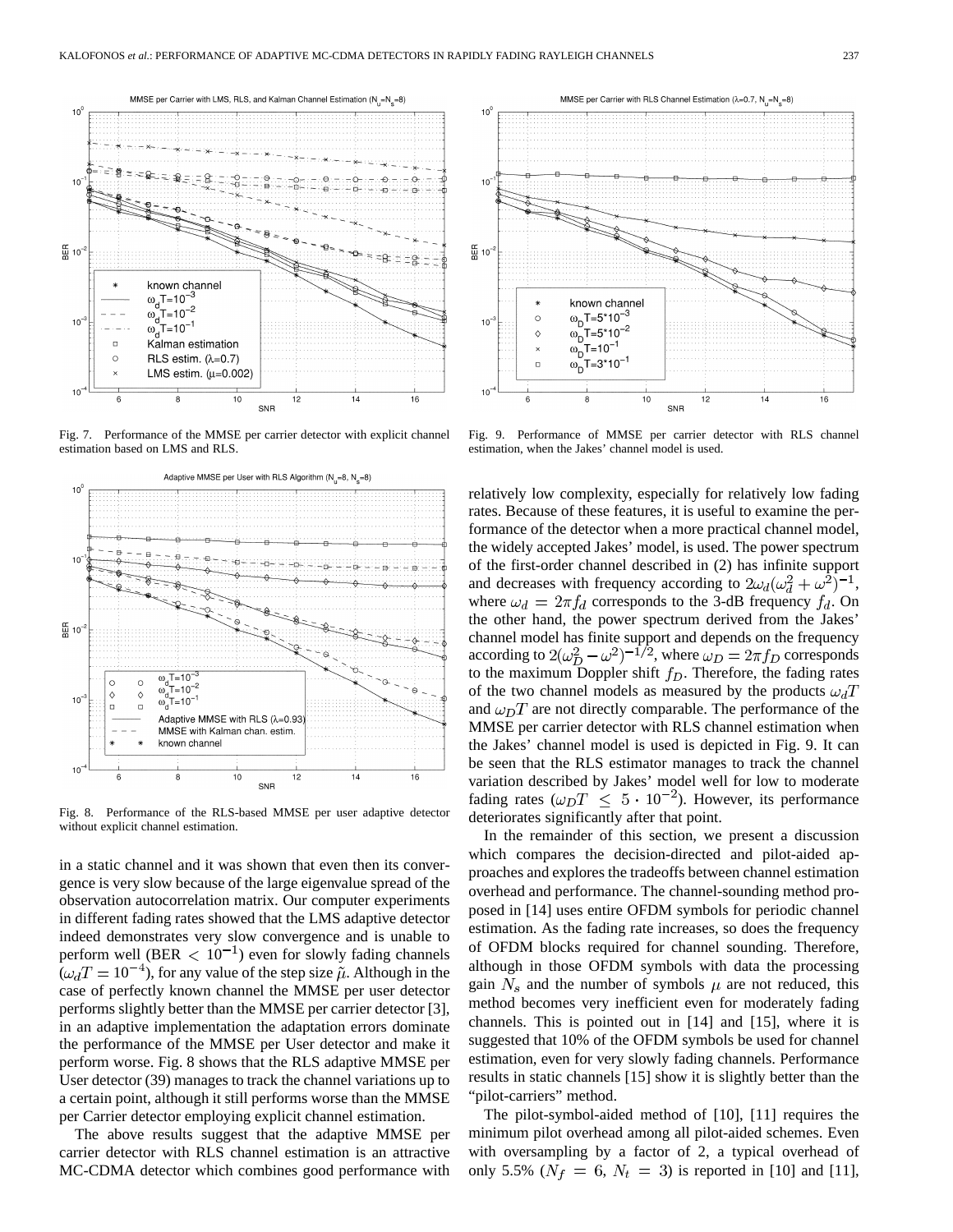

Fig. 10. Channel estimation MSE for RLS-based, decision-directed, and pilot-aided channel estimation ( $N_u = N_s = 8$ , Jakes' model).

which implies a 16.6% reduction in the processing gain or the data rate in every third OFDM symbol. The "pilot-carriers" method reduces the number of subchannels available for data in each OFDM symbol (lower  $N_s$  and/or  $\mu$ ). Its overhead is increased with decreasing coherence bandwidth and typical overhead of 10% to 25% is reported in [13] and [15]. The decision-directed approach is the only approach that does not require regular insertion of known symbols in the transmitted data and all available subchannels are used to transmit data. Therefore, even with occasional retraining that may occur in a practical system because of serious disruptions in the channel, the overhead is comparatively the lowest (on the order of 100 initial OFDM training symbols). This reduced overhead comes with a penalty since the detectors cannot trade increased overhead for better performance in very fast fading channels and the performance deteriorates significantly for high fading rates ( $\omega_D T > 10^{-2}$ ) as can be seen in Figs. 9 and 10. Only the pilot-symbol-aided approach of [10], [11] is able to adjust its overhead to improve its performance in very fast fading channels. Since the design is based on the worst case scenario, in slower fading rates the "excess" oversampling in the time domain (inherently present also in "pilot-carriers") does not improve the system performance. This is demonstrated in [10] and [11] as depicted in Fig. 10, where the pilot grid is designed for a user speed of  $v = 200$  km/h. The channel estimation MSE increases only when  $v = 250 \text{ km/h } (\omega_D T = 6.7 \cdot 10^{-1})$ and remains practically the same for all speeds between 3 and 150 km/h  $(2.6 \cdot 10^{-3}) \leq \omega_D T \leq 1.3 \cdot 10^{-1}$  for which the 2-D sampling theorem is satisfied [11]. This explains why the BER performance of the systems in [11] and [13] is more than 2-dB worse than with perfectly known channels, even for very slow fading rates ( $\omega_D T \leq 10^{-3}$ ). As it can be seen in Figs. 9 and 10, the more complex decision-directed method using  $\mu N_s$  RLS estimators experiences smaller performance degradation compared with the case of known channel for low to moderate fading rates  $(\omega_D T \, < \, 10^{-2})$ . However, its performance deteriorates significantly in high fading rates and the decision-directed detectors become inapplicable.

## VI. CONCLUDING REMARKS

In this paper, we examined the forward-link performance of different decision-directed adaptive detection schemes, with and without explicit channel estimation, for MC-CDMA systems operating in fast fading Rayleigh channels. The theoretical analysis of the performance of the TORC detector demonstrated the mechanism through which the channel estimation process degrades the system performance significantly as the channel fading rate increases. We examined the effect of other system parameters such as the selected threshold and the length of the spreading sequences. We expanded our investigation to examine the performance of more realistic adaptive schemes based on the MMSE criterion, which, as in the case of perfectly known channels, were observed to outperform the TORC detector. We found the MMSE per Carrier detector with RLS channel estimation to be robust with respect to adaptation parameter variations, approaching the performance of the detector using optimal Kalman filtering. The adaptive MMSE detector without channel estimation using the LMS algorithm was unable to follow the channel variations and demonstrated poor performance. The more complex MMSE detector using RLS adaptation performed better, but it too did not achieve very good performance.

Finally, we presented a discussion comparing the decision-directed detectors with other pilot-aided approaches in terms of overhead and performance in different fading rates. The "channel sounding" method had been shown to perform well at static or very slow fading rates, beyond which its overhead makes it inapplicable. The "pilot-carriers" method is a special case of the pilot-symbol-aided approach, which increases the pilot overhead regardless of the fading rate by oversampling the channel in the time dimension. The general approach of inserting pilot-symbols in both the frequency and time dimensions represents the best combination of pilot overhead and performance in moderate to fast fading channels; however, it becomes less efficient for lower fading rates. The decision-directed approach, which does not require regularly inserted pilot symbols, combines low overhead with good performance in low to moderate fading rates; however, its performance deteriorates rapidly for fast fading rates and the detectors become inapplicable.

Our analysis and performance results considered the forward-link and they are not, in general, representative of the performance of the same MC-CDMA configuration in the reverse-link. Since strict reverse-link synchronization is highly unlikely, the performance of the described MC-CDMA system is likely to degrade because of increased adjacent carrier interference and ISI. Some alternative MC-CDMA system design should be considered in the uplink. For example,  $N_u$ users could share the uplink channel in a TDMA manner, where only one user transmits at a time at a data-rate  $N_u$  times the base data-rate by using  $N_u$  orthogonal codes in a multicode CDMA configuration.

In conclusion, the MMSE detector per Carrier employing RLS-based decision-directed channel estimation combines relatively low complexity and overhead, robustness in parameter